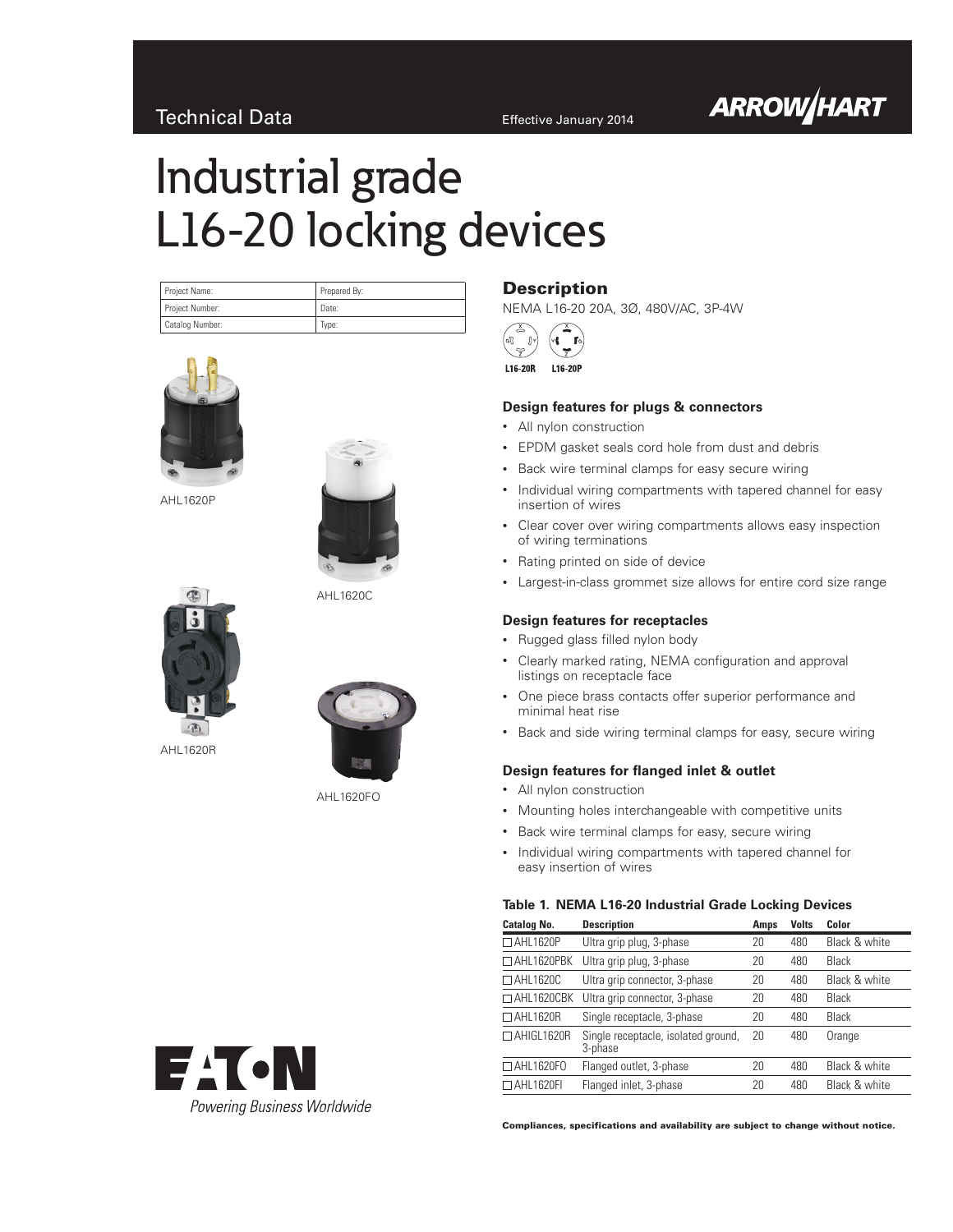| Project Name:   | Prepared By: |
|-----------------|--------------|
| Project Number: | Date:        |
| Catalog Number: | Type:        |

## Plugs & Connectors

NEMA L16-20 20A, 3Ø, 480V/AC, 3P-4W

## **Table 2. Specifications**

| <b>Catalog No.</b>               | <b>NEMA L16-20 Plugs &amp; Connectors</b>                                                                                                                                                                                              |
|----------------------------------|----------------------------------------------------------------------------------------------------------------------------------------------------------------------------------------------------------------------------------------|
| <b>NEMA Config</b>               | <b>NEMA L16-20</b>                                                                                                                                                                                                                     |
| <b>Wiring Type</b>               | Back wire                                                                                                                                                                                                                              |
|                                  | <b>Environmental Specifications Flammability:</b> Meets UL94 requirements; V2 rated<br><b>Temperature Rating:</b> -40°C to 60°C (-40°F to 140°F)                                                                                       |
| <b>Electrical Specifications</b> | <b>Dielectric Voltage:</b> Twice the device rating + 1000V per UL498<br><b>Current Interrupting: Yes, at full-rated current</b><br><b>Temperature Rise:</b> Max. 30°C (86°F) after 50 cycles of overload at 150% of rated current (DC) |
| <b>Mechanical Specifications</b> | Terminal Accommodation: #14 - #8 AWG<br><b>Voltage Ratings: Permanently marked on device</b>                                                                                                                                           |

## **Table 3. Materials**

| <b>Catalog No.</b>        | <b>NEMA L16-20 Plugs &amp; Connectors</b> |
|---------------------------|-------------------------------------------|
| <b>NEMA Config</b>        | <b>NEMA L16-20</b>                        |
| <b>Outer Shell</b>        | Nylon                                     |
| <b>Interior Body</b>      | Nylon                                     |
| <b>Terminal Retainer</b>  | Polycarbonate                             |
| <b>Blades</b>             | <b>Brass</b>                              |
| <b>Line Contacts</b>      | Bronze, tin plated                        |
| <b>Terminal Clamps</b>    | Steel, tin plated                         |
| <b>Terminal Screws</b>    | #10-32 brass, zinc plated (neutral screw) |
| <b>Ground Screw</b>       | $#10-32$ brass                            |
| <b>Assembly Screws</b>    | Steel, nickel plated                      |
| <b>Gasket/Dust Shield</b> | <b>EPDM</b>                               |
| <b>Cord Clamp Screws</b>  | Steel, nickel plated                      |
| <b>Cord Clamp</b>         | Nylon                                     |

# Product Dimensions



Compliances, specifications and availability are subject to change without notice.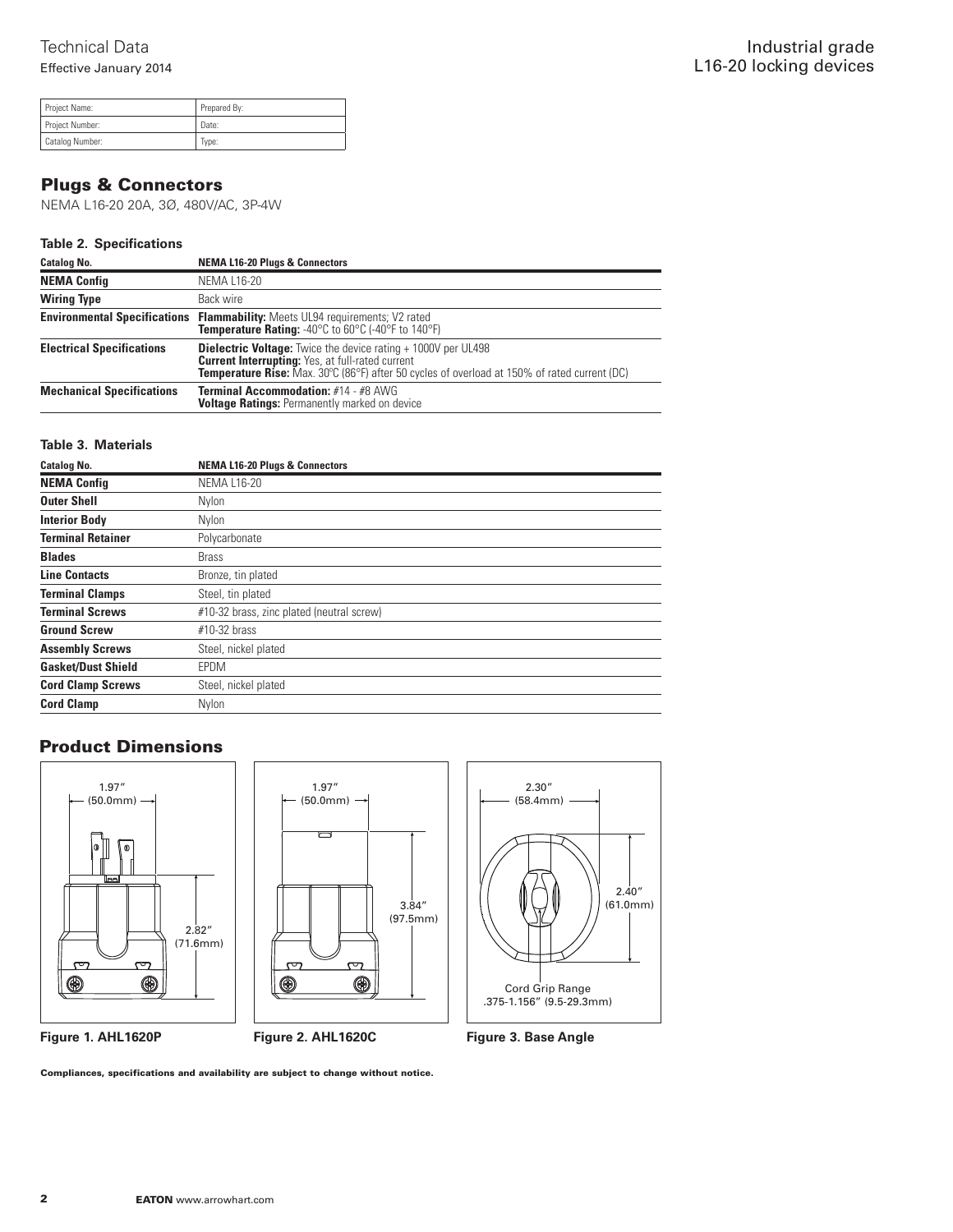| Project Name:   | Prepared By: |
|-----------------|--------------|
| Project Number: | Date:        |
| Catalog Number: | Type:        |

# Single Receptacles

NEMA L16-20 20A, 3Ø, 480V/AC, 3P-4W

## **Table 4. Specifications**

| <b>Catalog No.</b>                  | <b>NEMA L16-20 Single Receptacles</b>                                                                                                                                                                                                   | <b>NEMA L16-20 Isolated Ground Single Receptacles</b>                                                                                                                                                                                  |
|-------------------------------------|-----------------------------------------------------------------------------------------------------------------------------------------------------------------------------------------------------------------------------------------|----------------------------------------------------------------------------------------------------------------------------------------------------------------------------------------------------------------------------------------|
| <b>NEMA Config</b>                  | NEMA L16-20                                                                                                                                                                                                                             | NEMA L16-20                                                                                                                                                                                                                            |
| <b>Wiring Type</b>                  | Back & side wire                                                                                                                                                                                                                        | Back & side wire                                                                                                                                                                                                                       |
| <b>Environmental Specifications</b> | <b>Flammability:</b> Meets UL94 requirements; V0 rated<br><b>Temperature Rating:</b> -40°C to 60°C (-40°F to 140°F)                                                                                                                     | <b>Flammability:</b> Meets UL94 requirements; V0 rated<br><b>Temperature Rating: -40°C to 60°C (-40°F to 140°F)</b>                                                                                                                    |
| <b>Electrical Specifications</b>    | <b>Dielectric Voltage:</b> <300V: 2000V, 301-600V: 3000V per UL498<br><b>Current Interrupting: Yes, at full-rated current</b><br><b>Temperature Rise:</b> Max. 30°C (86°F) after 250 cycles of overload<br>@ 200% of rated current (DC) | <b>Dielectric Voltage:</b> <300V: 2000V, 301-600V: 3000V per UL498<br><b>Current Interrupting: Yes, at full-rated current</b><br><b>Temperature Rise:</b> Max. 30°C (86°F) after 50 cycles of overload<br>@ 150% of rated current (DC) |
| <b>Mechanical Specifications</b>    | <b>Terminal Accommodation: #14 - #8 AWG</b><br><b>Voltage Ratings: Permanently marked on device</b>                                                                                                                                     | <b>Terminal Accommodation: #14 - #8 AWG</b><br><b>Voltage Ratings: Permanently marked on device</b>                                                                                                                                    |

## **Table 5. Materials**

| <b>Catalog No.</b>            | <b>NEMA L16-20 Single Receptacles</b>       | <b>NEMA L16-20 Isolated Ground Single Receptacles</b> |
|-------------------------------|---------------------------------------------|-------------------------------------------------------|
| <b>NEMA Config</b>            | NEMA L16-20                                 | NEMA L16-20                                           |
| Face                          | Glass-filled nylon                          | Glass-filled nylon                                    |
| <b>Base</b>                   | Glass-filled nylon                          | Glass-filled nylon                                    |
| <b>Mounting Strap</b>         | 0.050" thick steel, zinc plated             | 0.050" thick steel, zinc plated                       |
| <b>Line Contacts</b>          | 0.041" thick brass                          | 0.041" thick brass                                    |
| <b>Terminal Screws</b>        | #10-32 brass, nickel plated (neutral screw) | #10-32 brass, nickel plated (neutral screw)           |
| <b>Ground Screw</b>           | $#10-32$ brass (green)                      | $#10-32$ brass (green)                                |
| <b>Terminal Clamps/Plates</b> | 0.041" thick brass                          | 0.041" thick brass                                    |
| <b>Ground Contacts</b>        | 0.041" thick brass                          | 0.041" thick brass                                    |
| <b>Back Plate</b>             | 0.041" thick brass, nickel plated           | 0.041" thick brass, nickel plated                     |
| <b>Mounting Screws</b>        | Steel, zinc plated                          | Steel, zinc plated                                    |

## Product Dimensions



**Figure 4. AHL1620R**

Compliances, specifications and availability are subject to change without notice.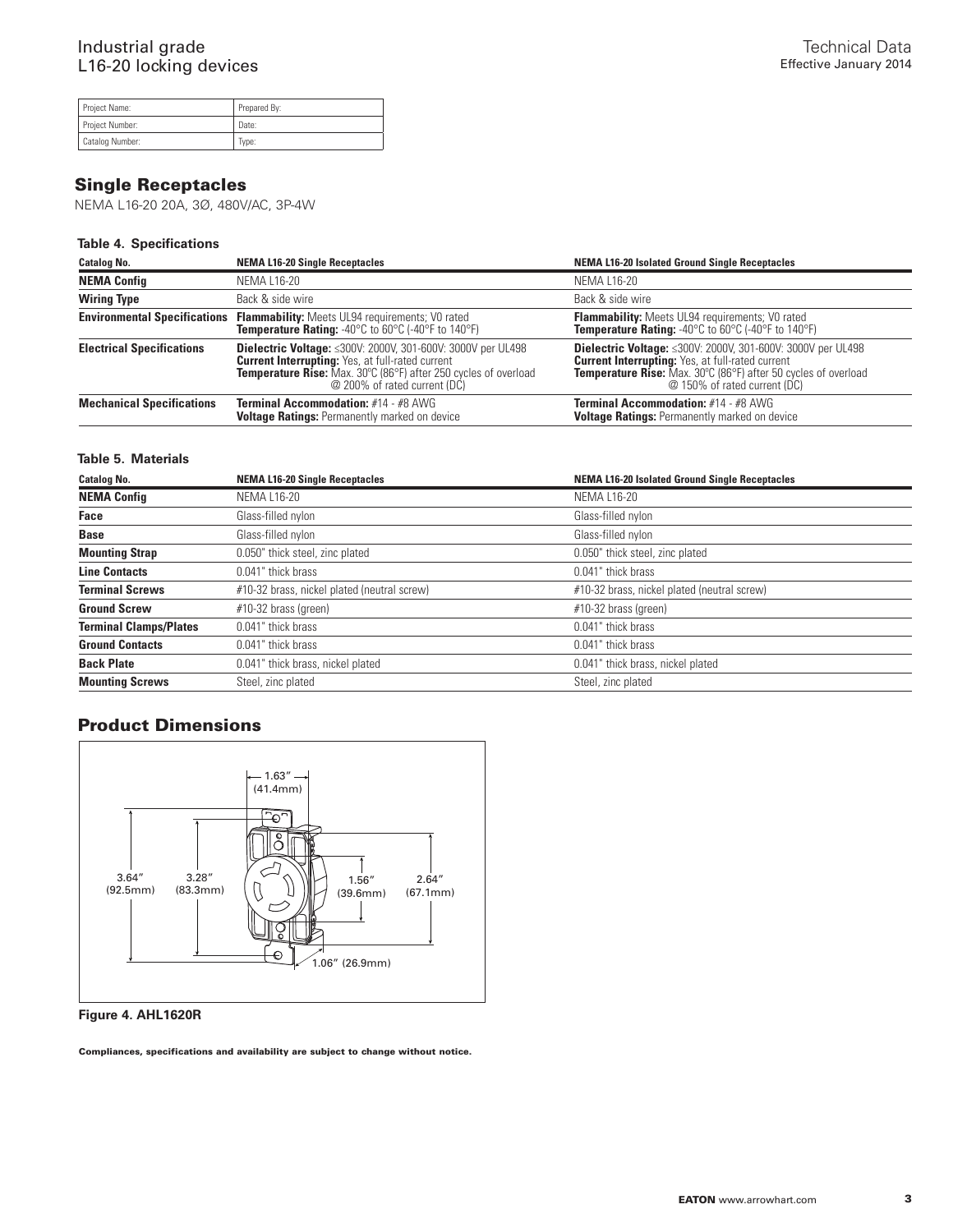| Project Name:   | Prepared By: |
|-----------------|--------------|
| Project Number: | Date:        |
| Catalog Number: | Type:        |

# Flanged Outlet & Inlet

NEMA L16-20 20A, 3Ø, 480V/AC, 3P-4W

## **Table 6. Specifications**

| <b>Catalog No.</b>               | <b>NEMA L16-20 Flanged Outlet</b>                                                                                                                                                                                               | <b>NEMA L16-20 Flanged Inlet</b>                                                                                                                                                                     |
|----------------------------------|---------------------------------------------------------------------------------------------------------------------------------------------------------------------------------------------------------------------------------|------------------------------------------------------------------------------------------------------------------------------------------------------------------------------------------------------|
| <b>NEMA Config</b>               | <b>NEMA L16-20</b>                                                                                                                                                                                                              | <b>NEMA L16-20</b>                                                                                                                                                                                   |
| <b>Wiring Type</b>               | Back wire                                                                                                                                                                                                                       | Back wire                                                                                                                                                                                            |
|                                  | <b>Environmental Specifications Flammability:</b> Meets UL94 requirements; V2 rated <b>Temperature Rating:</b> $-40^{\circ}$ C to $60^{\circ}$ C $(-40^{\circ}$ F to $140^{\circ}$ F)                                           | <b>Flammability:</b> Meets UL94 requirements; V2 rated<br><b>Temperature Rating:</b> -40°C to 60°C (-40°F to 140°F)                                                                                  |
| <b>Electrical Specifications</b> | <b>Dielectric Voltage:</b> <300V: 2000V, 301-600V: 3000V per UL498<br><b>Current Interrupting: Yes, at full-rated current</b><br>Temperature Rise: Max. 30°C (86°F) after 50 cycles of overload<br>@ 150% of rated current (DC) | <b>Dielectric Voltage: &lt; 300V: 2000V, 301-600V: 3000V per UL498</b><br><b>Current Interrupting: Yes, at full-rated current</b><br>Temperature Rise: Max. 30°C (86°F) @ maximum rated current (DC) |
| <b>Mechanical Specifications</b> | <b>Terminal Accommodation: #14 - #8 AWG</b><br><b>Voltage Ratings: Permanently marked on device</b>                                                                                                                             | <b>Terminal Accommodation: #14 - #8 AWG</b><br><b>Voltage Ratings: Permanently marked on device</b>                                                                                                  |

## **Table 7. Materials**

| <b>Catalog No.</b>       | <b>NEMA L16-20 Flanged Outlet</b>           | <b>NEMA L16-20 Flanged Inlet</b>            |
|--------------------------|---------------------------------------------|---------------------------------------------|
| <b>NEMA Config</b>       | <b>NEMA L16-20</b>                          | <b>NEMA L16-20</b>                          |
| <b>Outer Shell</b>       | Nylon                                       | Nylon                                       |
| <b>Interior Body</b>     | Nvlon                                       | <b>Nylon</b>                                |
| <b>Terminal Retainer</b> | Polycarbonate                               | Polycarbonate                               |
| <b>Blades</b>            | N/A                                         | N/A                                         |
| <b>Line Contacts</b>     | 0.031" thick bronze                         | 0.062" thick bronze, tin plated             |
| <b>Terminal Clamps</b>   | Steel, tin plated                           | Steel, tin plated                           |
| <b>Terminal Screws</b>   | #10-32 brass, nickel plated (neutral screw) | #10-32 brass, nickel plated (neutral screw) |
| <b>Ground Screw</b>      | #10-32 brass (green)                        | $#10-32$ brass (green)                      |
| <b>Assembly Screws</b>   | Steel, nickel plated                        | Steel, nickel plated                        |
| <b>Mounting Screws</b>   | Steel, zinc plated                          | Steel, zinc plated                          |

# Product Dimensions



Compliances, specifications and availability are subject to change without notice.